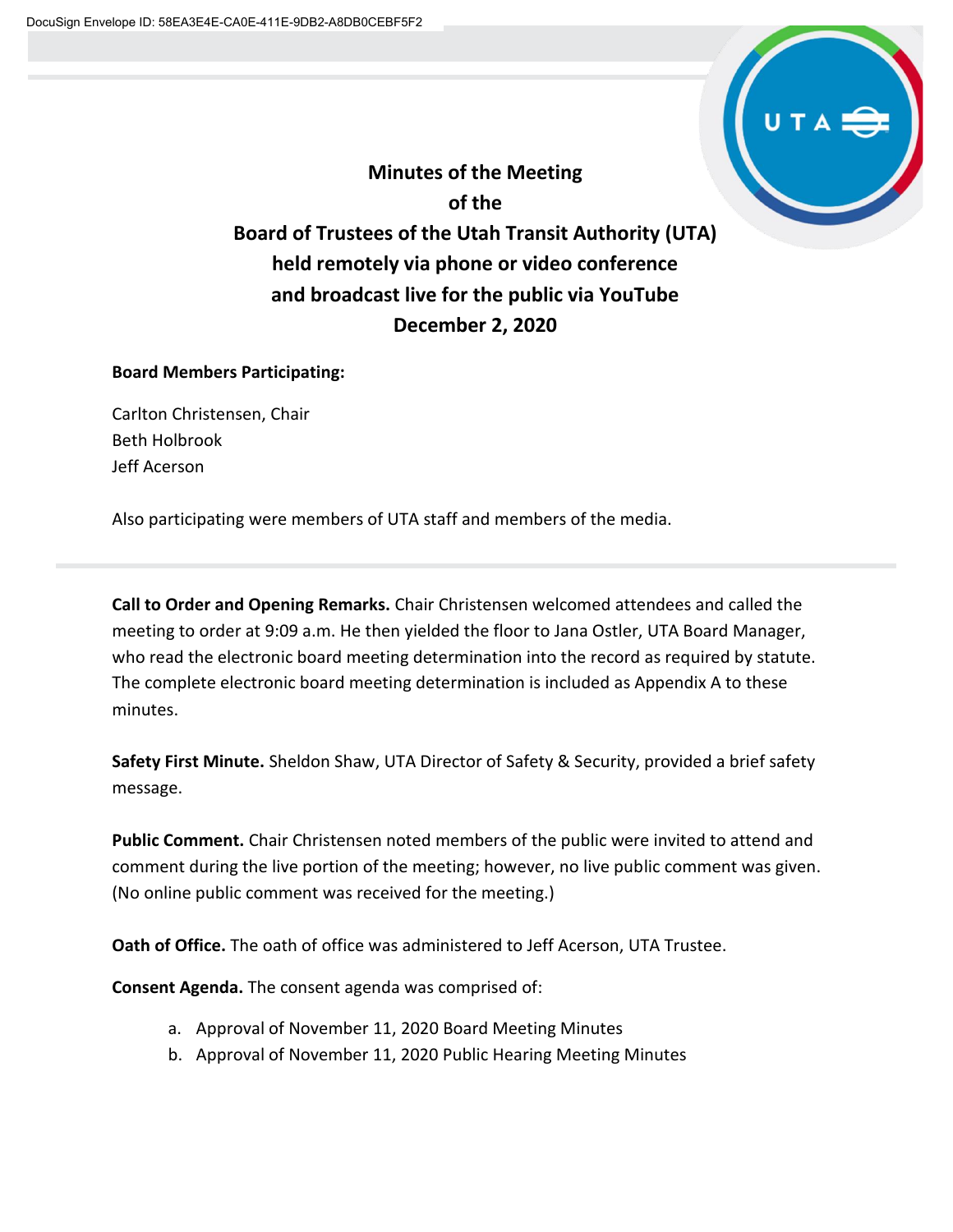A motion to approve the consent agenda was made by Trustee Holbrook and seconded by Trustee Acerson. The motion carried unanimously.

## **Agency Report.**

**Ski Service Start Up.** Carolyn Gonot, UTA Executive Director, was joined by Eddy Cumins, UTA Chief Operating Officer. Mr. Cumins indicated ski service is now available to all Salt Lake County resorts, with the exception of Solitude, which will begin on December 7, 2020. He mentioned additional safety precautions are being taken due to the pandemic, including limiting passenger loads to 20 people. UTA is making a significant effort to provide ski service information to the public.

Discussion ensued. A question on rider perception of the public health adjustments for ski service was posed by the board and answered by Mr. Cumins.

**Real-Time Transit Infrastructure and Rolling Stock Condition Assessment Demonstration Program Grant.** Ms. Gonot was joined by Hal Johnson, UTA Manager of Project Development & Systems Planning. Ms. Gonot announced UTA's receipt of a \$338,155 grant from the Federal Transit Administration as part of its Real-Time Transit Infrastructure and Rolling Stock Condition Assessment Demonstration Program. Mr. Johnson said the agency plans to partner with the University of Utah and Autofill to use infrared scanning to monitor defects in rail track and tie structure.

Discussion ensued. A question on the use of infrared scanning technology was posed by the board and answered by staff.

**Clean Cities Award.** Ms. Gonot congratulated Mr. Johnson and his team on receipt of a Clean Cities Award related to the agency's work with alternative fuels.

# **Resolutions.**

# **R2020-12-01 Resolution Approving the Capital Project Plan for the Midvalley**

**Connector Bus Rapid Transit Project.** Mary DeLoretto, UTA Chief Service Development Officer, explained the resolution, which approves the capital project plan for the Midvalley Connector bus rapid transit (BRT) project. She noted the plan was previously approved and recommended to the board by the UTA Local Advisory Council (LAC).

A motion to approve R2020-12-01 was made by Trustee Holbrook and seconded by Trustee Acerson. The motion carried unanimously with aye votes from Trustee Holbrook, Trustee Acerson, and Chair Christensen.

Ms. Gonot added the agency intends to apply for a Small Starts grant for this project.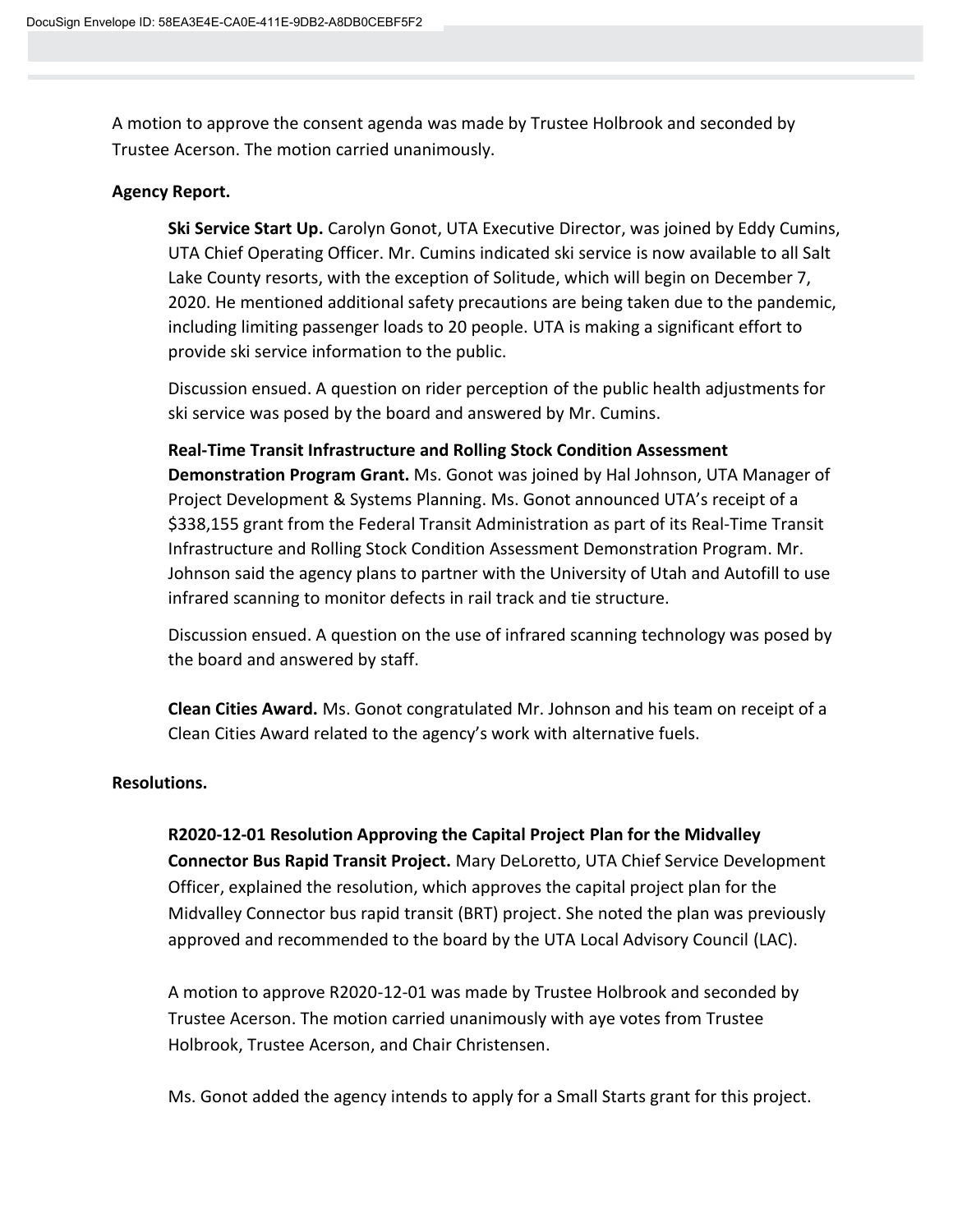**R2020-12-02 Resolution Adopting the Authority's 2021-25 Capital Plan.** Ms. DeLoretto summarized the resolution, which adopts the authority's 2021-2025 Five-Year Capital Plan. She mentioned the plan was reviewed by the UTA LAC and recommend to the board for approval.

A motion to approve R2020-12-02 was made by Trustee Acerson and seconded by Trustee Holbrook. The motion carried unanimously with aye votes from Trustee Acerson, Trustee Holbrook, and Chair Christensen.

**R2020-12-03 Resolution Approving the Amended Charter for the Community Advisory Committee.** Megan Waters, UTA Community Engagement Manager, outlined key modifications to the charter for the Community Advisory Committee (CAC).

Discussion ensued. Questions on committee numbers, committee composition, and general sentiments among members of the CAC were posed by the board and answered by staff. Trustee Acerson proposed public recognition for CAC members who suggest ideas that are implemented by the agency.

A motion to approve R2020-12-03 was made by Trustee Holbrook and seconded by Trustee Acerson. The motion carried unanimously with aye votes from Trustee Holbrook, Trustee Acerson, and Chair Christensen.

**R2020-12-04 Resolution Adopting the 2021 ECO Pass Fare Structure of the Agency.** 

Monica Morton, UTA Fares Director, summarized the resolution, which sets parameters for the execution of ECO pass agreements.

Discussion ensued. Questions on the new pass fare structure compared to former pass fare structure, revenue projections, and pricing flexibility based on ridership trends were posed by the board and answered by staff. Trustee Holbrook requested regular updates to the board on the ECO pass program.

A motion to approve R2020-12-04 was made by Trustee Acerson and seconded by Trustee Holbrook. The motion carried unanimously with aye votes from Trustee Acerson, Trustee Holbrook, and Chair Christensen.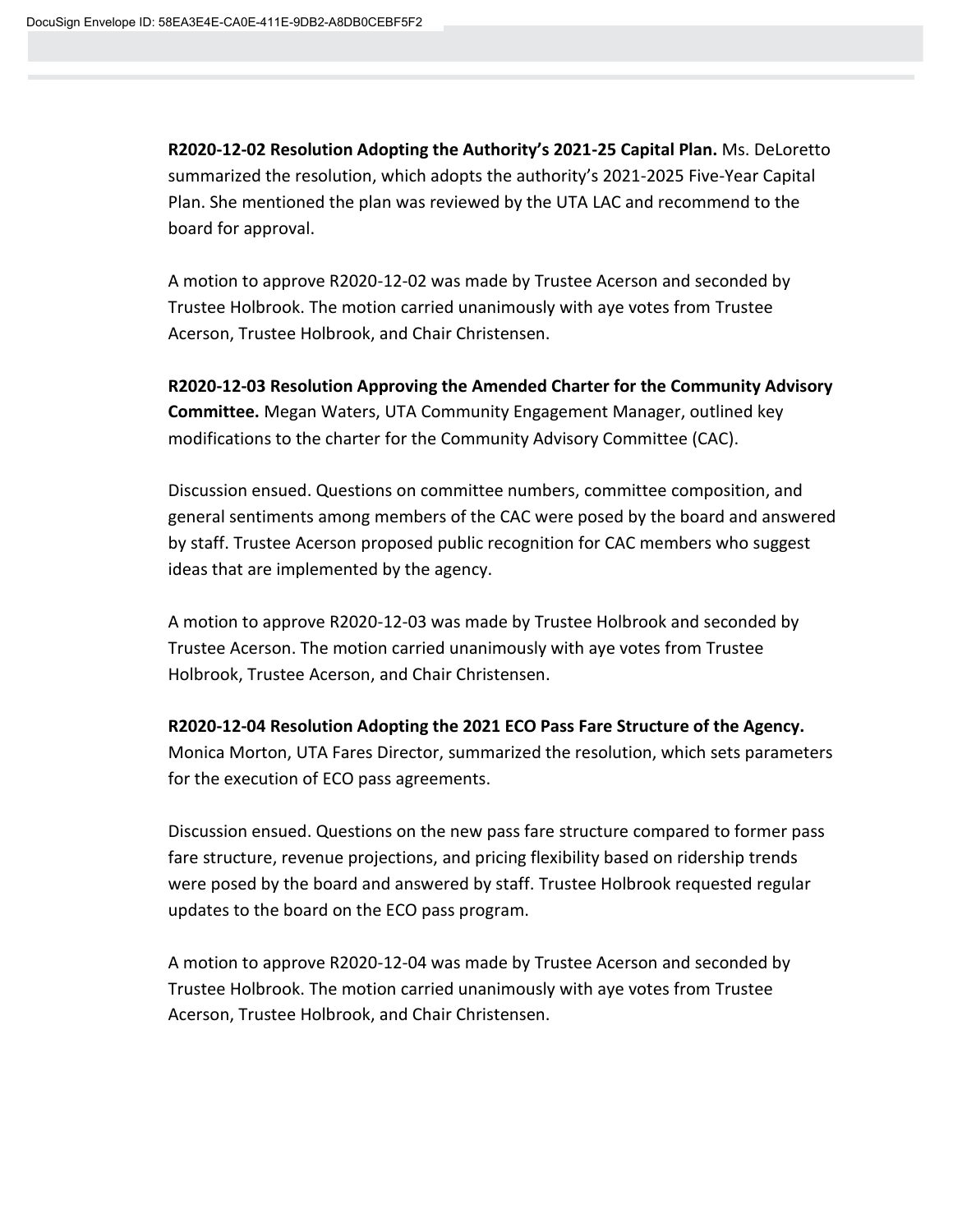**R2020-12-05 Resolution Authorizing the Financing of Transit Vehicle Through Equipment Lease-Purchase Agreements; and Related Matters.** Emily Diaz, UTA Financial Services Administrator, explained the resolution, which authorizes the execution of vehicle lease-purchase agreements with an aggregate principal amount of not more than \$12,590,000 with interest at a rate not to exceed 2.5%.

Discussion ensued. A question on the lease timespans was posed by the board and answered by staff.

A motion to approve R2020-12-05 was made by Trustee Holbrook and seconded by Trustee Acerson. The motion carried unanimously with aye votes from Trustee Holbrook, Trustee Acerson, and Chair Christensen.

#### **Contracts, Disbursement, and Grants.**

**Contract: Software Maintenance Agreement (Oracle JD Edwards/Mythics).** Dan Harmuth, UTA IT Director, was joined by Dave Snyder, UTA Enterprise Applications Manager. Mr. Harmuth requested the board approve a five-year software maintenance agreement with Oracle JD Edwards/Mythics in the amount of \$1,030,862.78.

Discussion ensued. A question on the specific products included in the agreement was posed by the board and answered by staff.

A motion to approve contract was made by Trustee Acerson and seconded by Trustee Holbrook. The motion carried unanimously.

**Contract: Merchant Services (Chase Paymentech).** Todd Mills, UTA Sr. Supply Chain Manager, requested ratification of a contract with Chase Paymentech in the total amount of \$329,500.

Discussion ensued. Questions on the basis of current and future contract pricing were posed by the board and answered by staff.

A motion to ratify the contract was made by Trustee Holbrook and seconded by Trustee Acerson. The motion carried unanimously.

**Change Order: Snow Removal Services Extension (Roth Landscaping).** Eddy Cumins, UTA Chief Operating Officer, was joined by Kevin Anderson, UTA Facilities Maintenance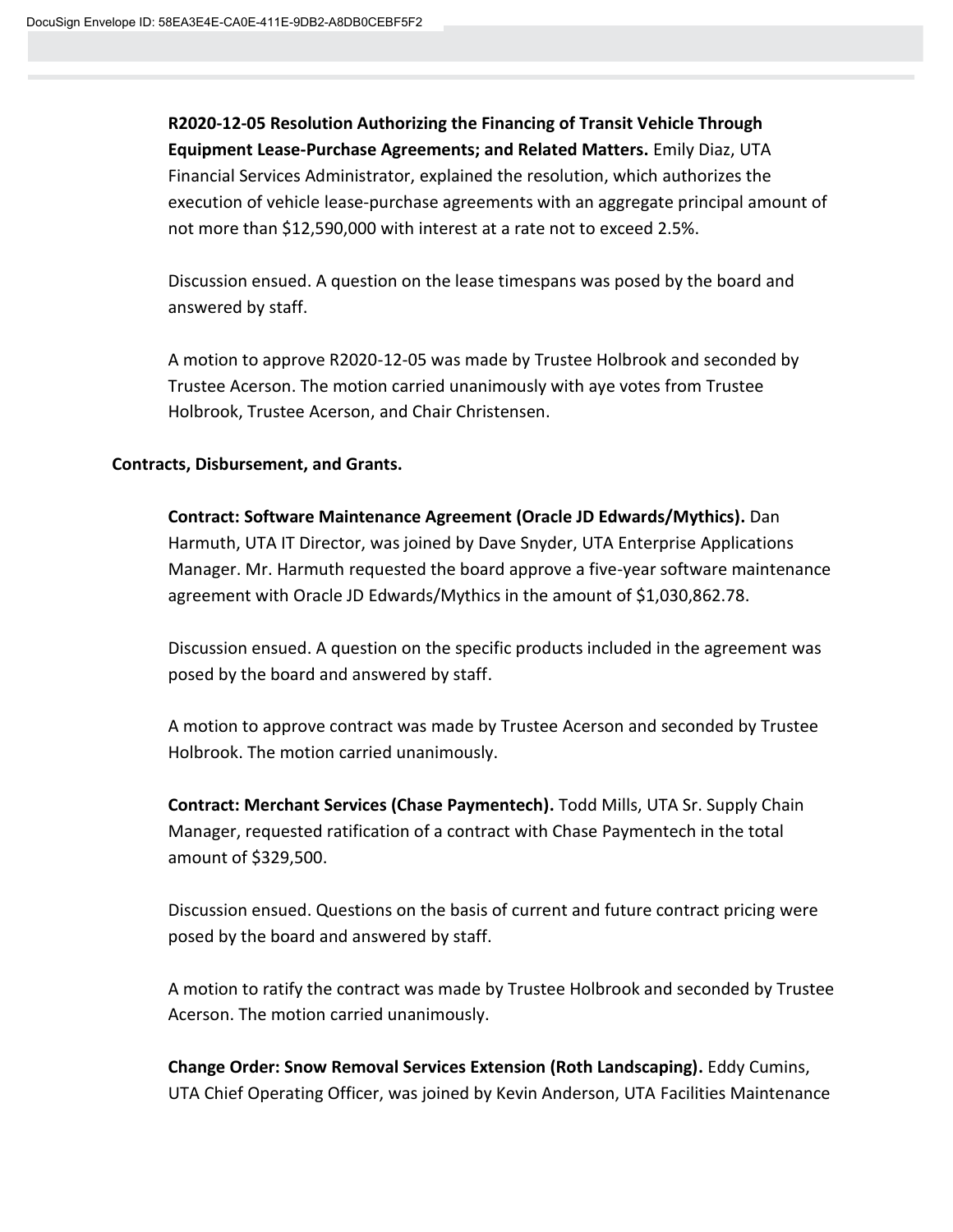Manager. Mr. Cumins asked the board to approve a change order to exercise the first one-year option on the contract with Roth Landscaping for snow removal services. The change order total is \$150,687, which brings the total contract value to \$602,747.

A motion to approve change order was made by Trustee Acerson and seconded by Trustee Holbrook. The motion carried unanimously.

### **Change Order: TDX 3.0 Upgrade – Light Rail and Commuter Rail (Modern**

**Communication Systems).** Mr. Cumins was joined by Dave Hancock, UTA Director of Asset Management, and Jared Scarbrough, UTA Manager – Systems Engineering. Mr. Hancock requested approval of a \$3,408,261 change order to the contract with Modern Communication Systems (MCS) for an upgrade to the TDX train dispatching software for both light rail and commuter rail systems. The change order brings the contract total to \$4,621,707.

Discussion ensued. It was noted that Modern Communications Systems recently changed its name to Modern Railway Systems. The contract will be adjusted to reflect this change.

A motion to approve change order with the name change adjustment was made by Trustee Holbrook and seconded by Trustee Acerson. The motion carried unanimously.

**Pre-Procurement.** Mr. Mills was joined by Mr. Hancock. Mr. Mills said the agency intends to procure the following:

i. On-Call Infrastructure Maintenance

Discussion ensued. Questions on the type of infrastructure addressed by the procurement and traffic signal integration were posed by the board and answered by staff.

**Grant Application: Public Transportation COVID Research Demonstration Grant Program – E-Vouchers (Federal Transit Administration).** Ms. DeLoretto was joined by Ryan Taylor, UTA Coordinated Mobility Manager. Ms. DeLoretto informed the board that the agency submitted a grant application to support a second phase of the electronic voucher (e-voucher) system program. Phase 2 of the e-voucher program will include enhanced functionality for agencies, clients, and drivers including functionality for commercial transportation options such as transportation network companies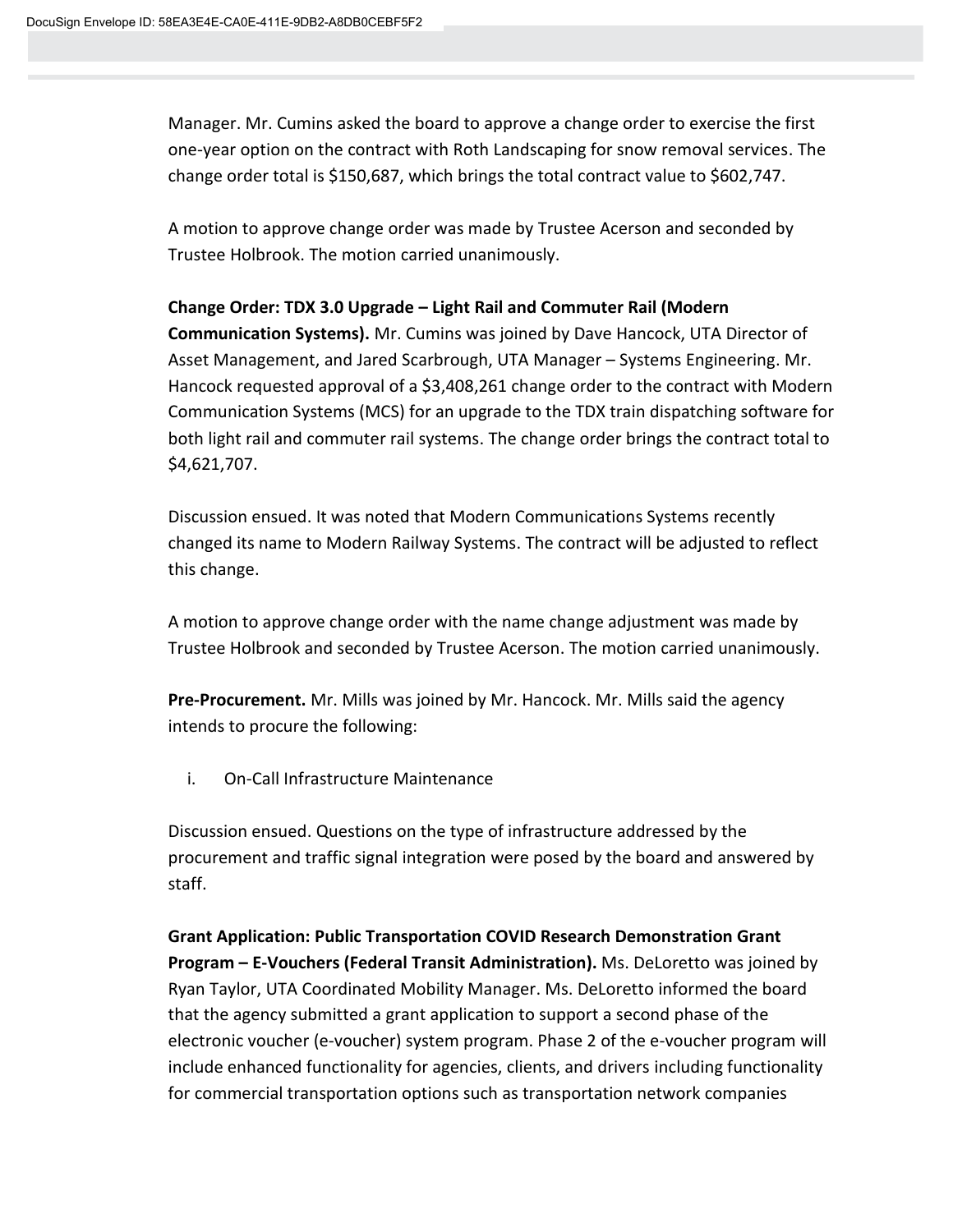(TNCs) and electronic public transit fare purchases. The grant request was for \$508,200 with an in-kind match of \$30,000, bringing the total project cost to \$538,200.

Discussion ensued. Questions on the connection to previous work with Cambridge Analytics, integration with transportation network companies for persons with disabilities, and integration with UTA's microtransit were posed by the board and answered by staff.

#### **Service and Fare Approvals.**

**Fare Agreement: Ski Bus Agreement (SMHG Management/Powder Mountain).** Ms. Morton asked the board to approve a one-year ski bus agreement with SMHG Management/Powder Mountain. The contract has an estimated value of \$57,500.

A motion to approve the fare agreement was made by Trustee Holbrook and seconded by Trustee Acerson. The motion carried unanimously.

**Fare Agreement: Ski Bus Agreement (Snowbasin).** Ms. Morton asked the board to approve a one-year ski bus agreement with Snowbasin. The contract has an estimated value of \$46,300.

A motion to approve the fare agreement was made by Trustee Acerson and seconded by Trustee Holbrook. The motion carried unanimously.

**Fare Agreement: Ski Bus Agreement (Sundance).** Ms. Morton asked the board to approve a one-year ski bus agreement with Sundance. The contract has an estimated value of \$7,300.

A motion to approve the fare agreement was made by Trustee Holbrook and seconded by Trustee Acerson. The motion carried unanimously.

**Fare Agreement: Ski Bus Agreement (Davis County).** Ms. Morton asked the board to approve a one-year ski bus agreement with Davis County. The contract has an estimated value of \$82,025.

A motion to approve the fare agreement was made by Trustee Acerson and seconded by Trustee Holbrook. The motion carried unanimously.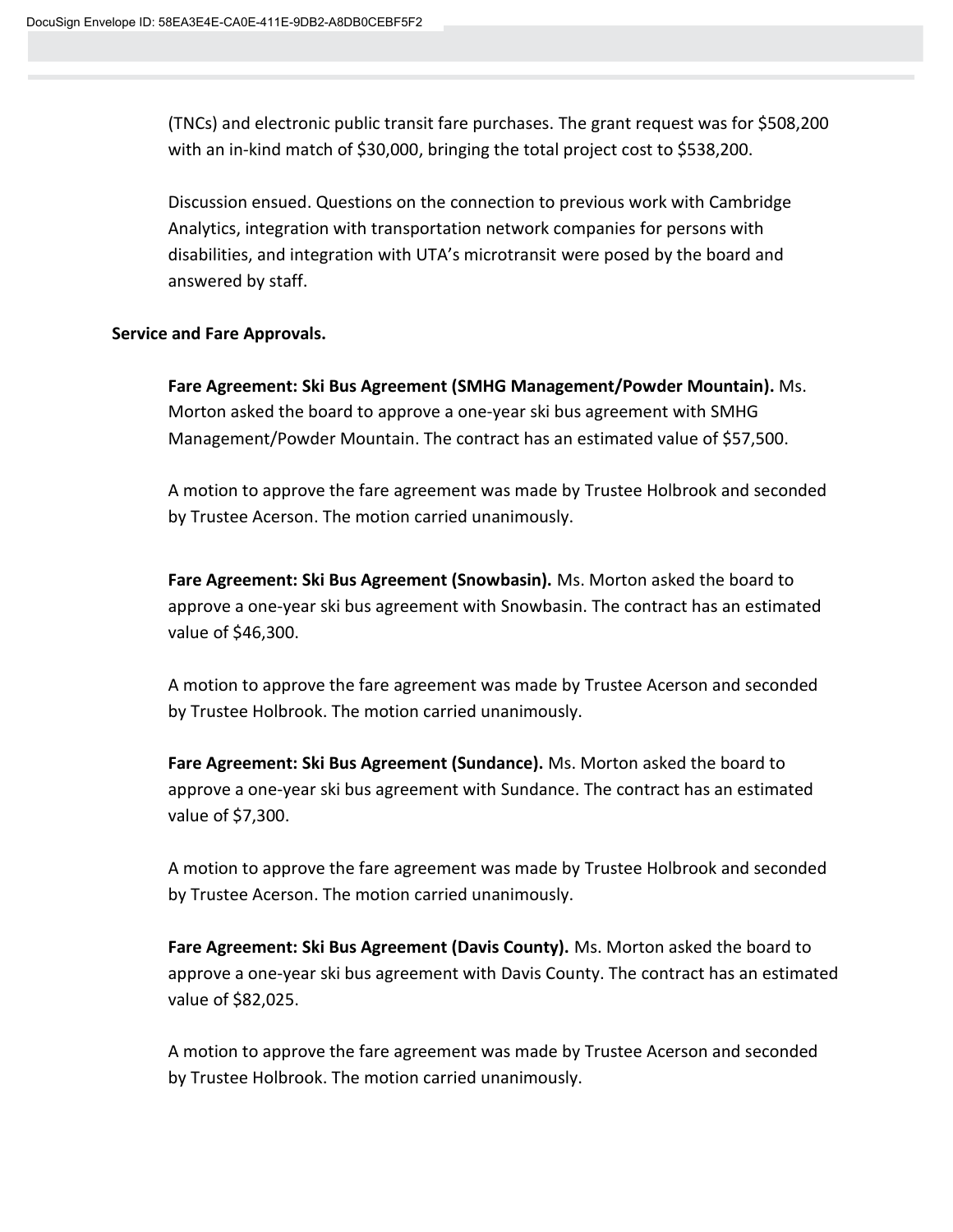**Fare Agreement: Ski Bus Agreement (Morgan County).** Ms. Morton asked the board to approve a one-year ski bus agreement with Morgan County. The contract has an estimated value of \$6,881.

Discussion ensued. A question on the cost to Morgan County was posed by the board and answered by staff.

A motion to approve the fare agreement was made by Trustee Holbrook and seconded by Trustee Acerson. The motion carried unanimously.

**Fare Agreement: Ski City Super Pass Agreement (Visit Salt Lake).** Ms. Morton asked the board to approve a ski pass agreement with Visit Salt Lake. The contract has an estimated value between \$15,000 and \$17,000.

A motion to approve the fare agreement was made by Trustee Acerson and seconded by Trustee Holbrook. The motion carried unanimously.

Chair Christensen called for a break at 10:26 a.m.

The meeting resumed at 10:36 a.m.

#### **Discussion Items.**

**UTA Fall 2020 COVID-19 Rider Survey Report.** Nichol Bourdeaux, UTA Chief Planning & Engagement Officer, was joined by Ms. Waters. Ms. Waters delivered a presentation on the results of the fall 2020 COVID-19 rider survey report. The report provided information by demographic segment, including zip code, income, age, race/ethnicity, fare method, and alternative transportation access. Ms. Waters reviewed data on current riders, riding frequency, modes used, public awareness of UTA's pandemic safety measures, reasons why people do not use transit, UTA usage during COVID, general rider outlook, factors influencing intent to ride, rider outlook by mode, and discussion group results.

Discussion ensued. Questions on rider ethnicity representation and inclusion of bus rapid transit in statistics related to bus were posed by the board and answered by staff. Chair Christensen suggested cooperating with the Wasatch Front Regional Council (WFRC) on demand management.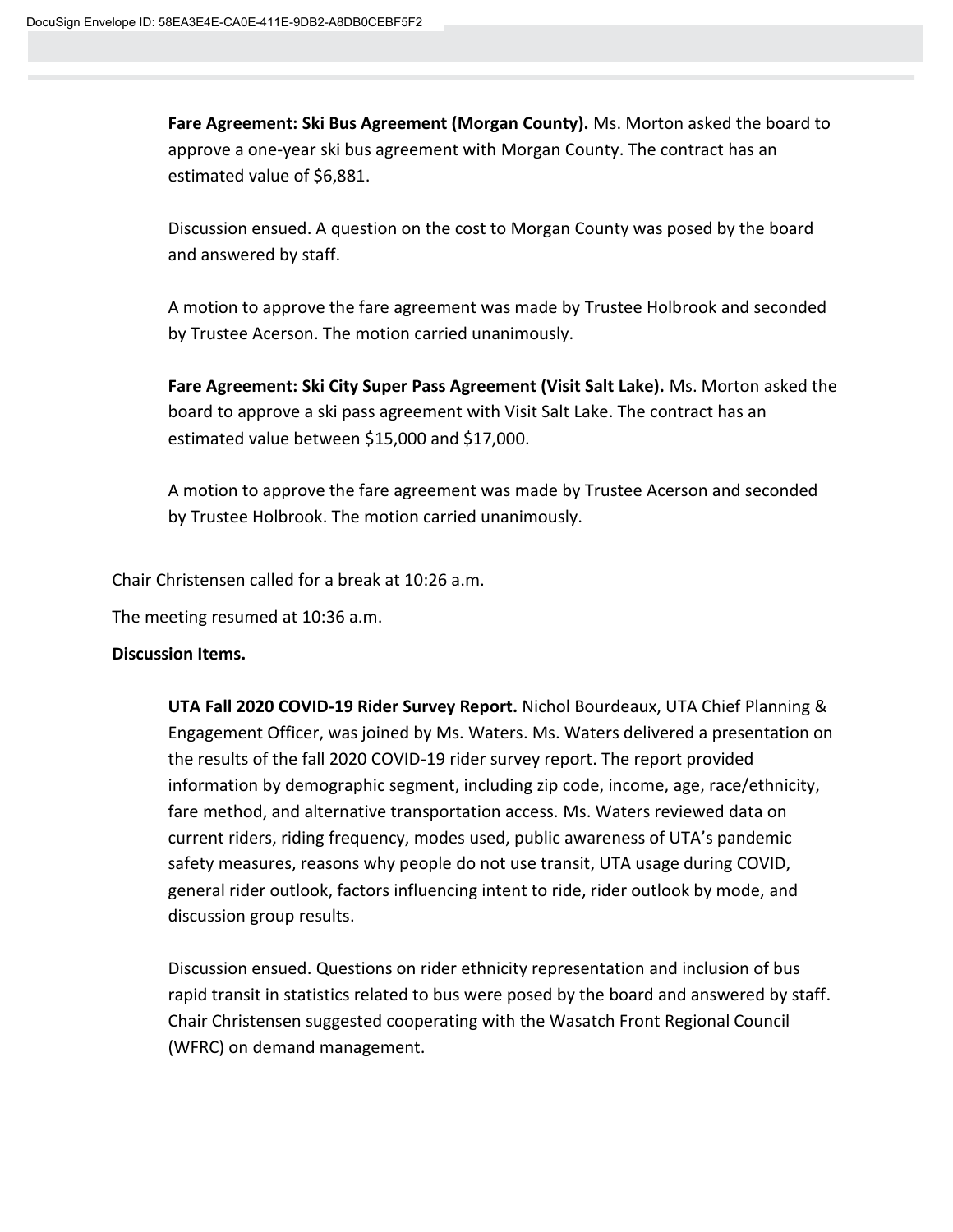**Low-Income Fare Pilot Program – Part 2.** Ms. Morton reviewed current UTA low-income programs and discussed opportunities for improving the reduced fare program and incorporating the Horizon program into the low-income program. She then addressed specific gaps in the current low-income program and key considerations for the second phase of the low-income fare pilot.

Discussion ensued. Questions on the timeline for phase 2 implementation, program administration, communication strategies, and information sharing with social service agencies were posed by the board and answered by staff. Trustee Acerson expressed concern regarding the administrative burden of the program. Chair Christensen suggested connecting with the school districts to explore the possibility of targeting communications to families utilizing the free lunch program.

A motion to approve the low-income fare pilot program was made by Trustee Holbrook and seconded by Trustee Acerson. The motion carried unanimously.

**Fare Capping Pilot Program.** Ms. Morton reviewed the current FAREPAY program and explained fare capping benefits. She then highlighted key elements of the pilot and next steps.

Discussion ensued during which the trustees expressed support for the pilot.

A motion to approve the low-income fare pilot program was made by Trustee Acerson and seconded by Trustee Holbrook. The motion carried unanimously.

# **Other Business.**

**Next Meeting.** The next meeting of the board will take place on December 9, 2020 at 9:00 a.m.

**Adjournment.** The meeting was adjourned at 11:33 a.m. by motion.

Transcribed by Cathie Griffiths Executive Assistant to the Board Chair Utah Transit Authority [cgriffiths@rideuta.com](mailto:cgriffiths@rideuta.com) 801.237.1945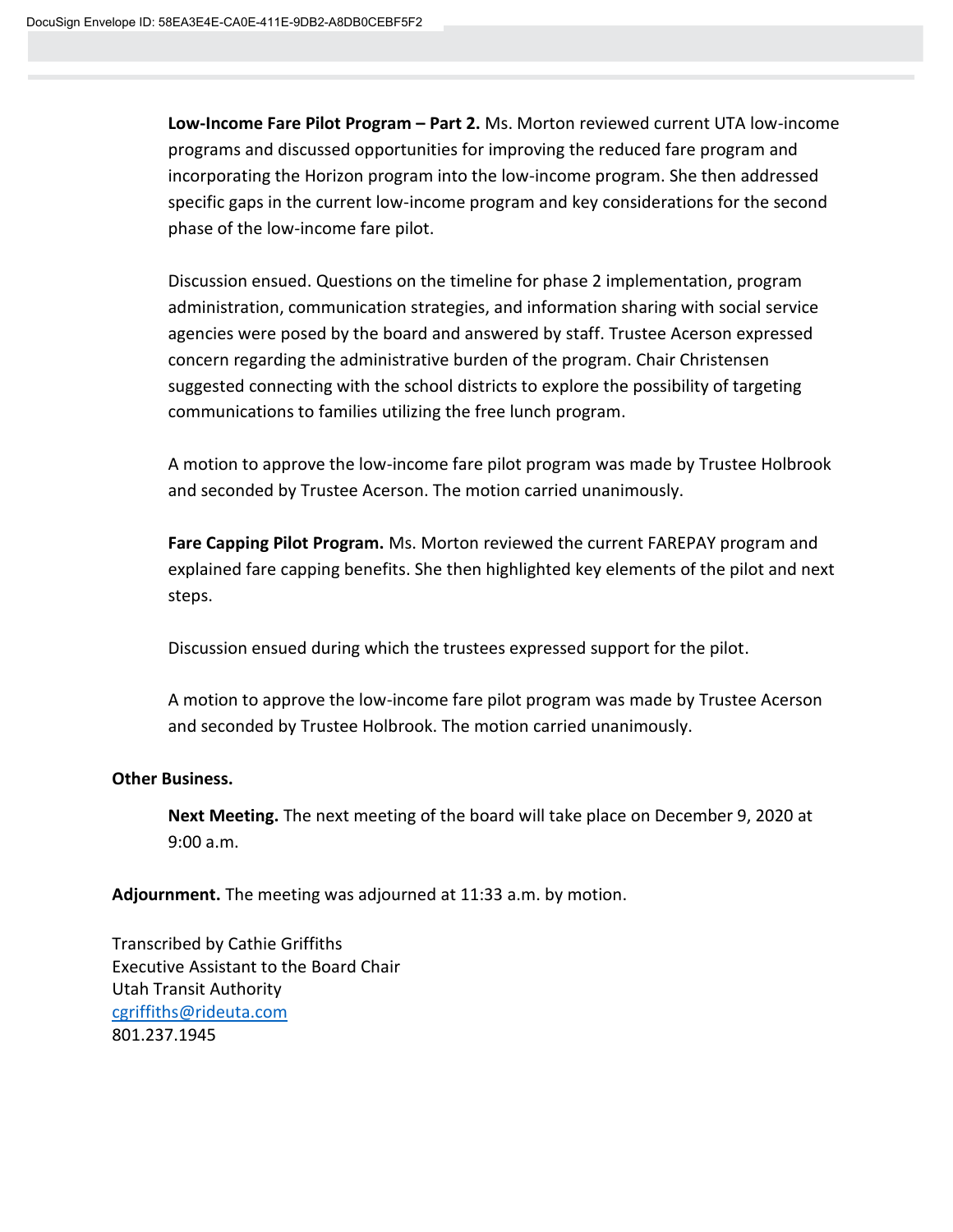*This document is not intended to serve as a full transcript as additional discussion may have taken place; please refer to the meeting materials, audio, or video located at <https://www.utah.gov/pmn/sitemap/notice/642871.html> for entire content.*

*This document along with the digital recording constitute the official minutes of this meeting.*

Approved Date: December 9, 2020

DocuSigned by: Carlton Christov \_\_\_\_\_\_\_\_\_\_\_\_\_\_\_\_\_\_\_\_\_\_\_\_\_\_\_\_\_\_\_\_\_\_\_\_\_\_

Carlton J. Christensen Chair, Board of Trustees